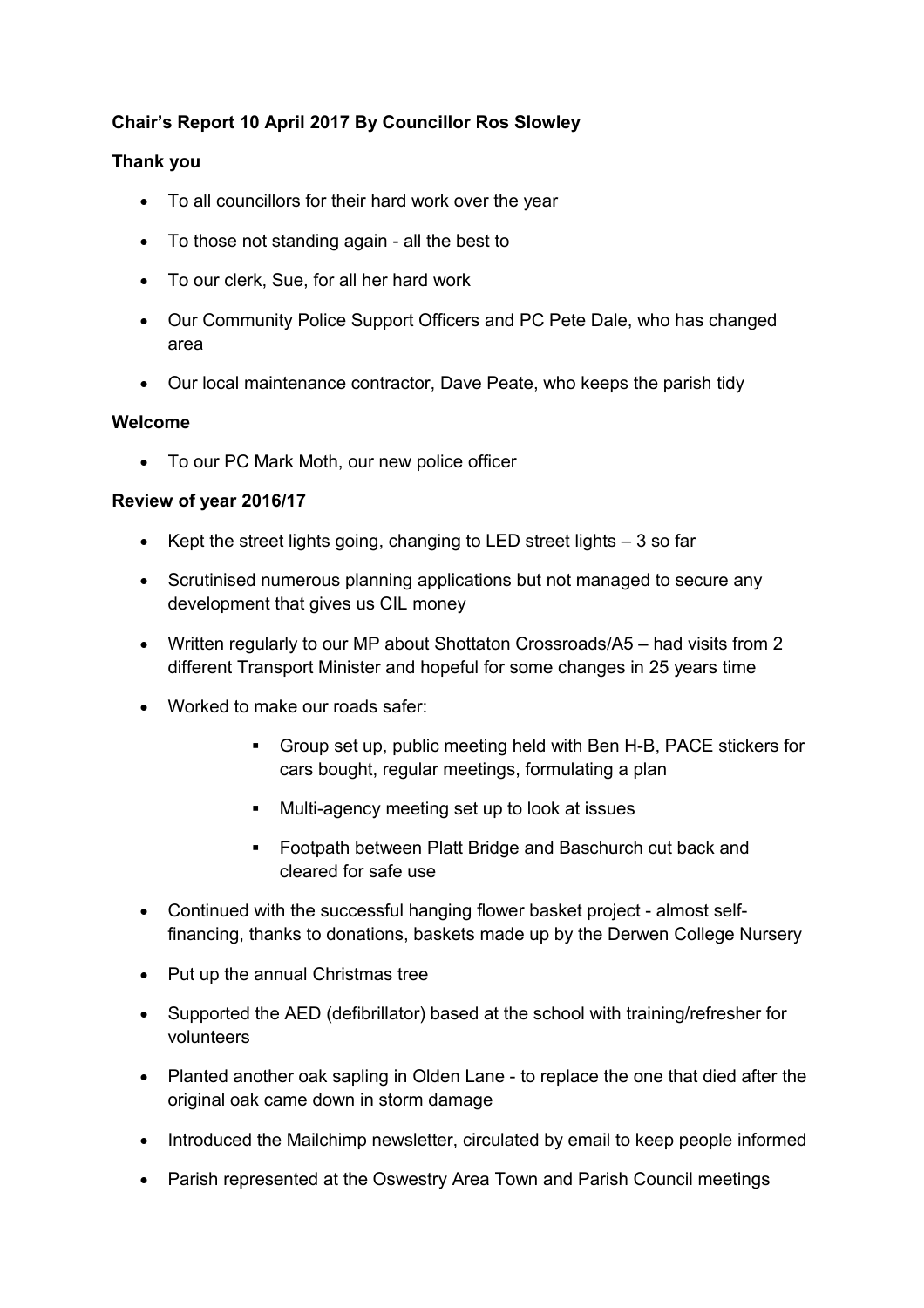- Doctors Meadow field:
	- Basketball court installed with help from funding from Severn Trent; ST&R Housing and Shropshire Council.
	- Spinney replacement saplings obtained, but felling again delayed, hopefully to the Autumn
	- Car park logs laid to protect the grass, to prevent SC locking the gates
- Birch Grove play area agreed to improvements and re-furbishing, grant obtained from ST&R housing community chest
- Raised the precept in anticipation of the increased costs 2017/18 as we:
	- Supported in principle the option to take over the 5 recreational areas – more information needed before final decision can be made
	- Agreed to a sum of money £3,000 p.a. to support maintenance of the Cliffe

# **I joined the Parish Council in 1991, an uncontested election. In my time only one election has been contested.**

### **My main achievements over the last 26 years**

- Completed the application form to secure substantial funding to add to the S106 monies, held consultation sessions, worked with Shropshire Council Officers against our own elected SC councillor, to put fantastic, now well used, play equipment on Doctors Meadow field, and Dunning Close play area.
- Represented the PC at numerous planning committee meetings to try to prevent unsuitable plots from being developed and put our viewpoint forward.
- Contributed to SC Consultations on various issues, mostly planning policy related.
- Was part of the Parish Plan Steering Committee from the beginning, attended numerous meetings, worked on the questionnaire, helped to write and design the Parish Plan, get it published and distributed, and the updates to the plan.
- Read, re-read and read again, at least 3 planning applications for housing on the old Dairy Site, and all the associated paperwork, attended public meetings, discussed again and again the plans, and lobbied hard for good deals at the planning committee meetings – only to find nothing has yet been built and we're back to awaiting the next proposal.
- Helped to secure a larger amount of land than originally offered for recreational land on the Doctors Meadow field, as part of the S106 deal when Penton's